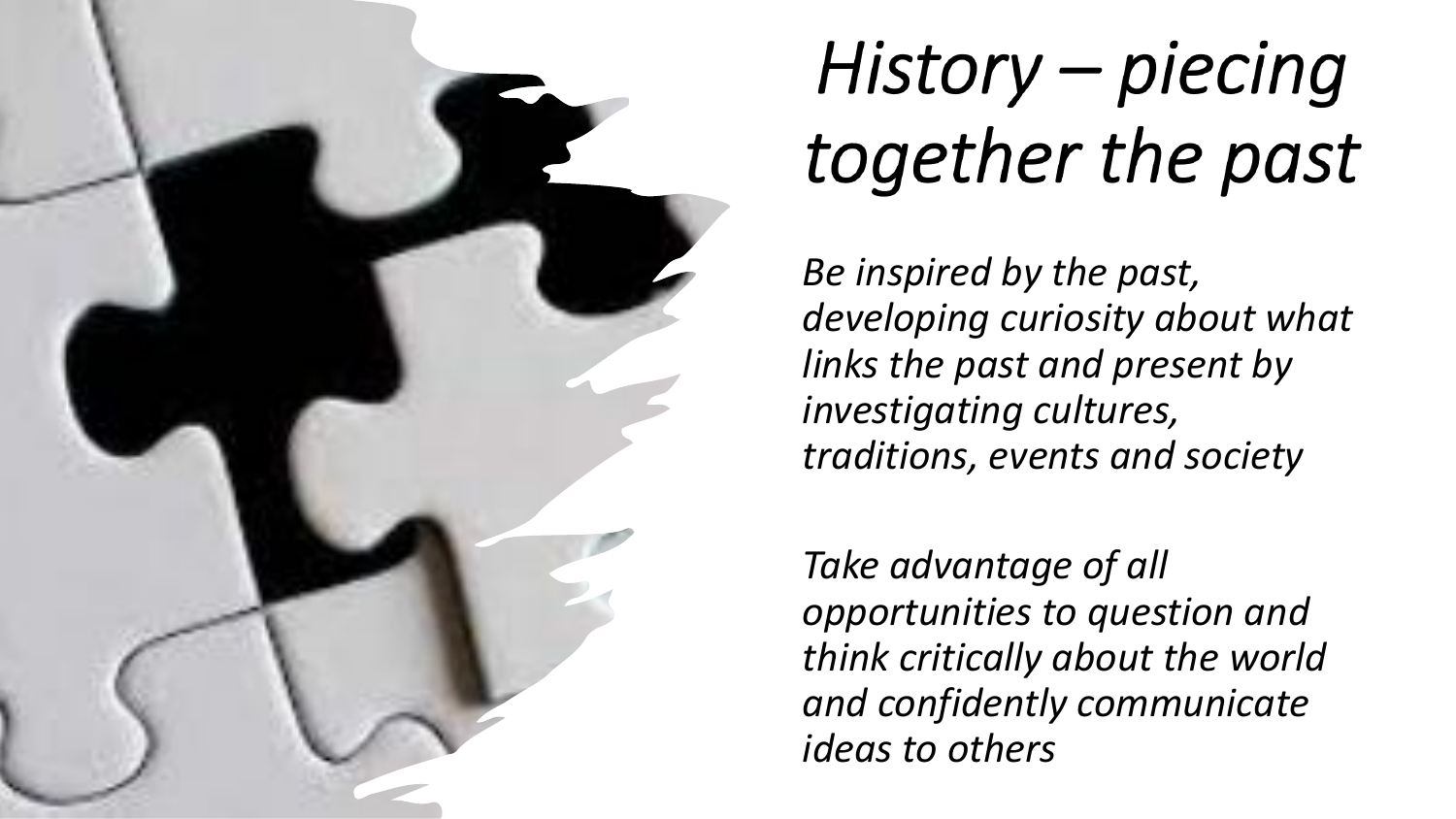## **YEAR 7 How does power and challenge to authority impact British monarchy, government and church?**

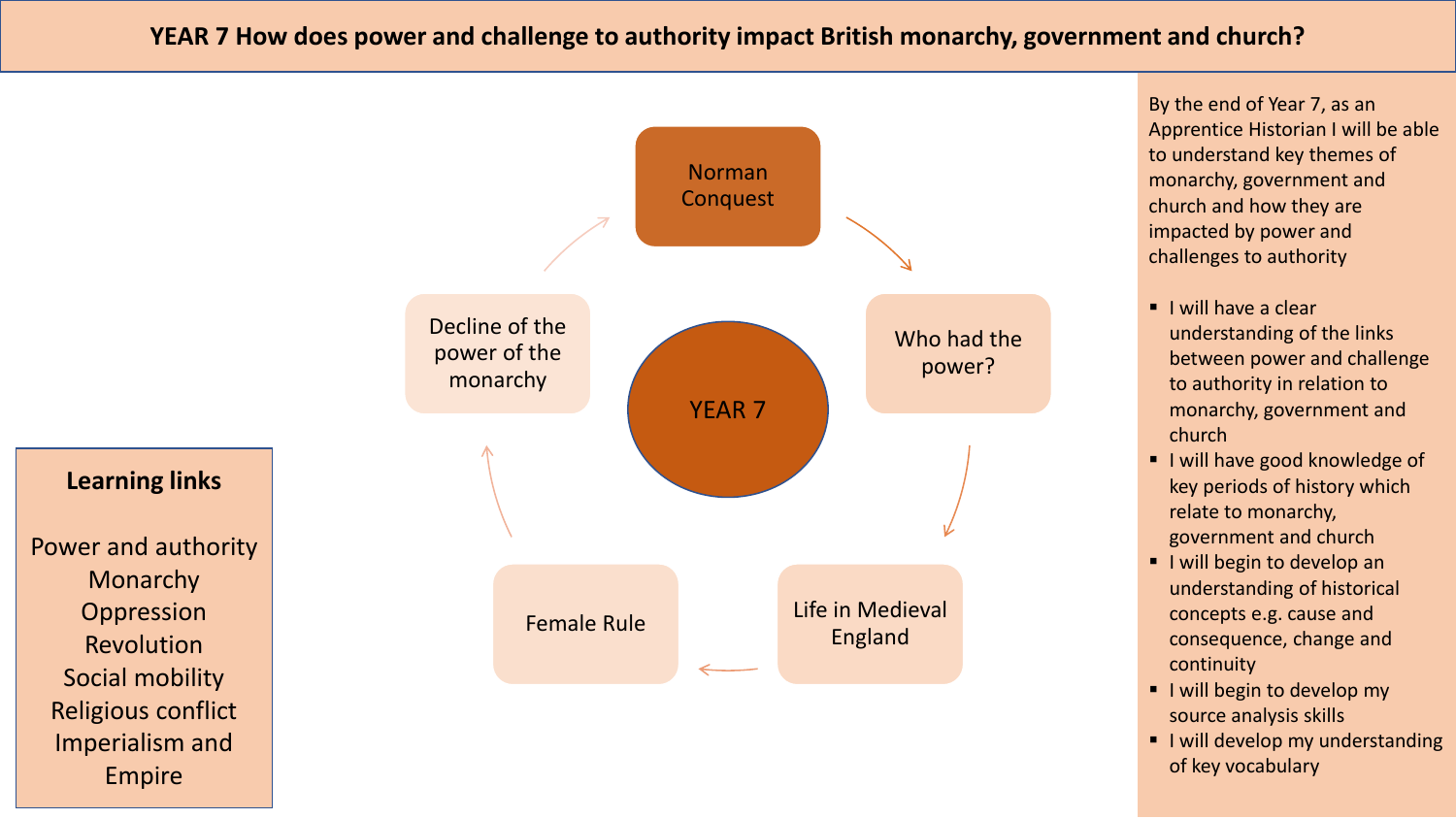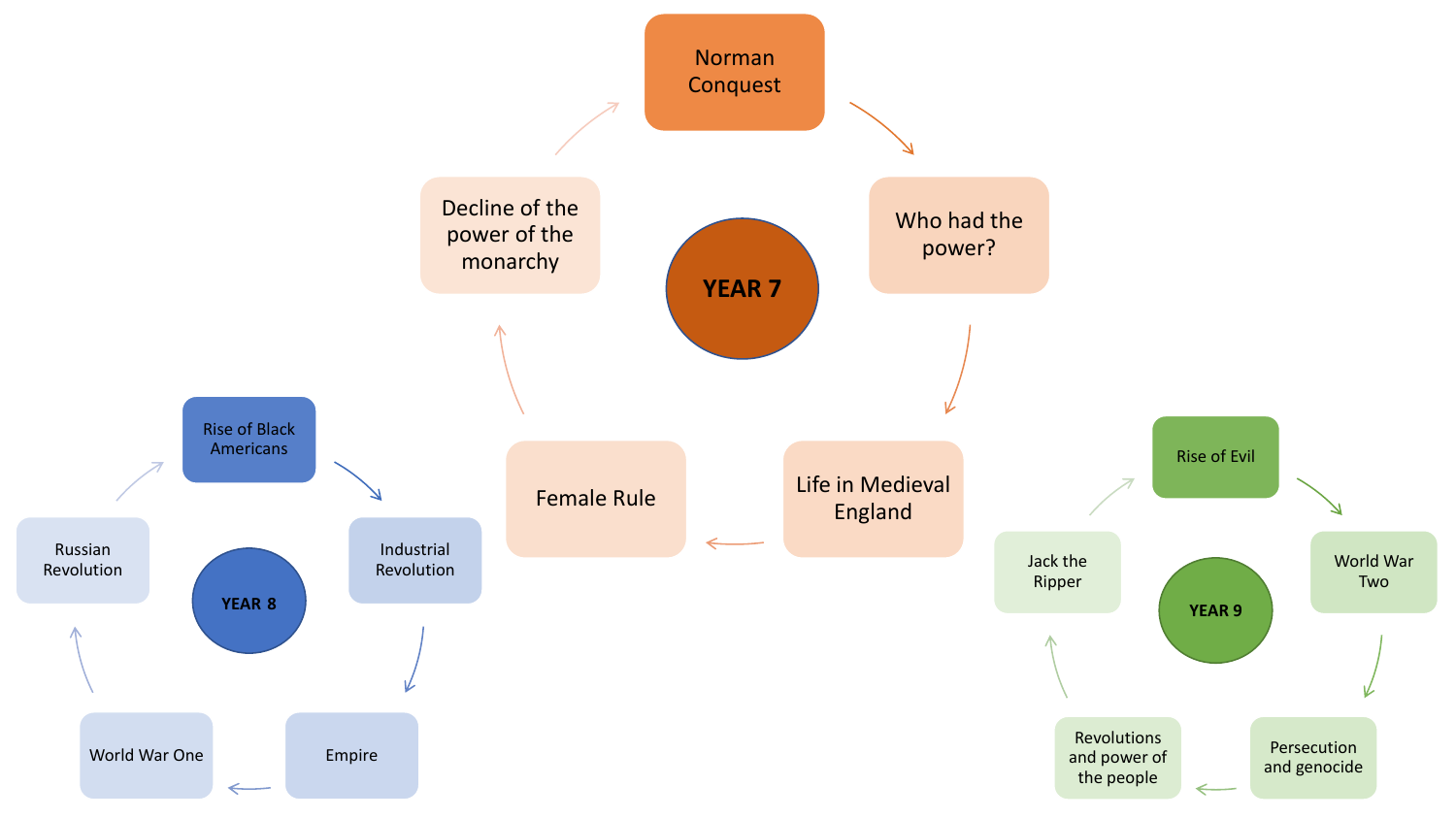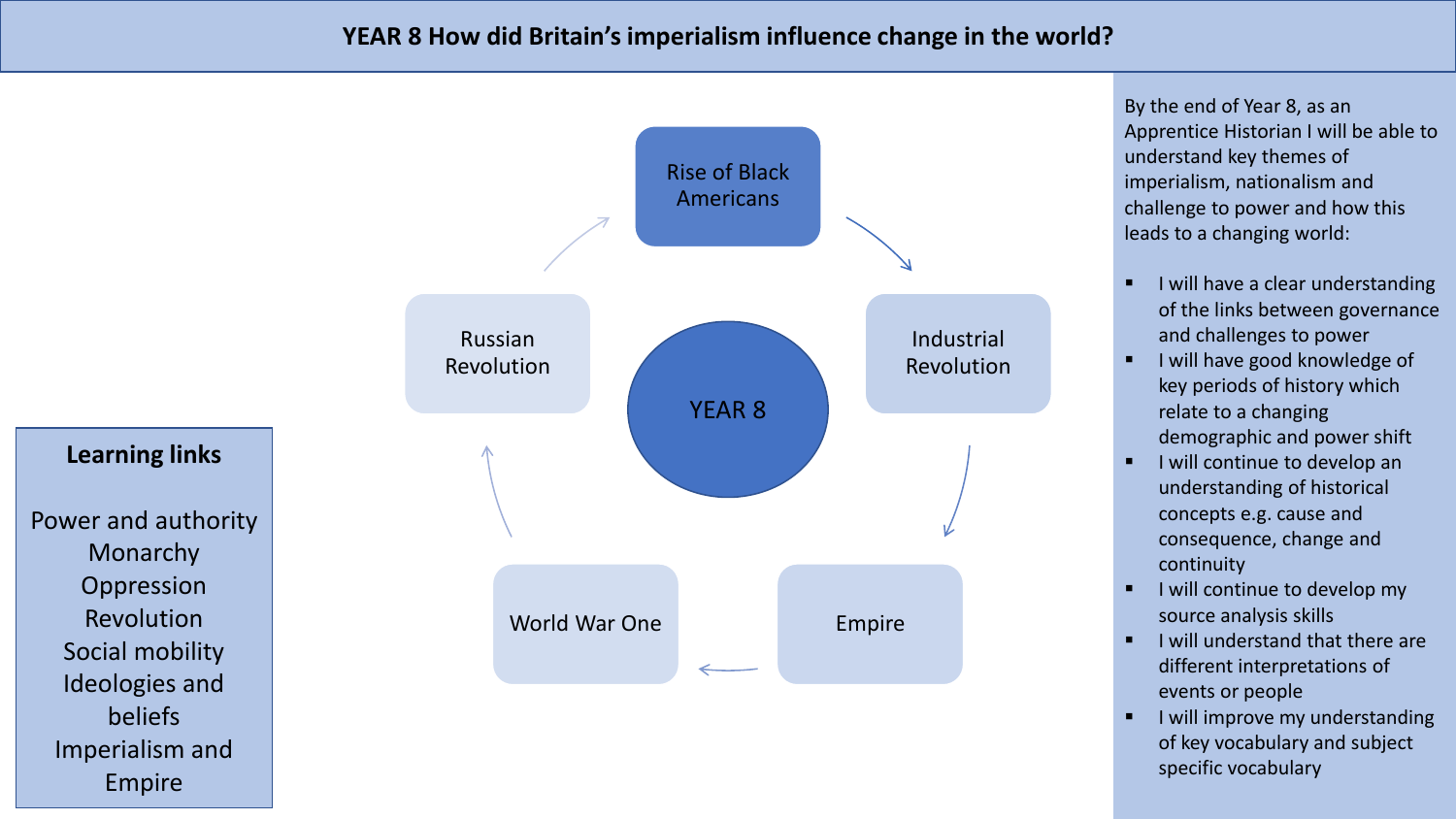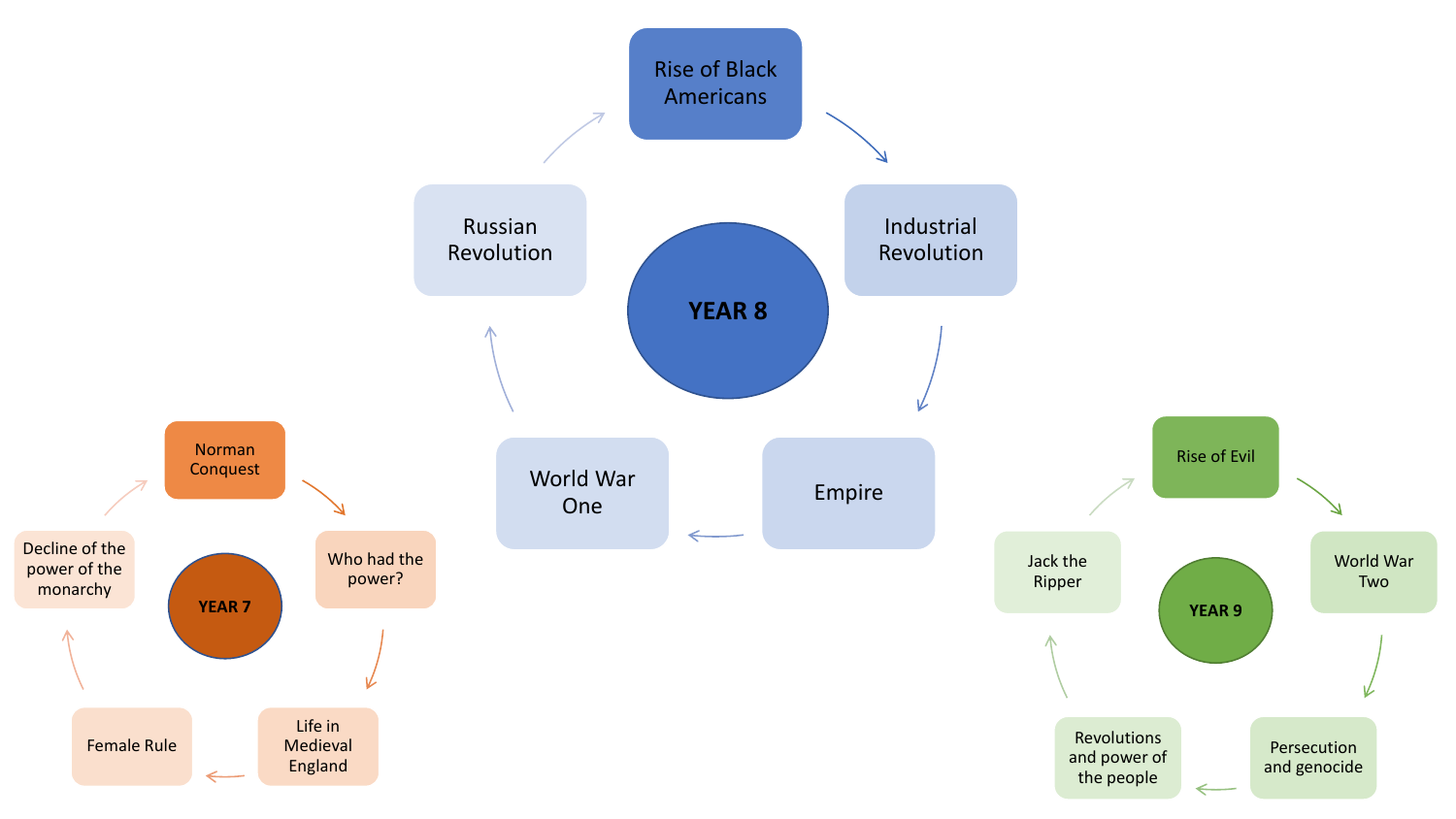Rise of Evil World War Two Persecution and genocide Revolutions and power of the people Jack the Ripper YEAR 9 **Learning links** Power and authority **Monarchy Oppression** Persecution Revolution Social mobility Ideologies and beliefs Imperialism and

Empire

By the end of Year 9, as an Apprentice Historian I will be able to understand key themes of persecution and revolution and how this leads to change politically, socially and culturally:

- I will have a clear understanding of the links between power, governance and society and the impact this has on people's lives
- I will have good knowledge of key periods of history
- I will have a good understanding of historical concepts e.g. cause and consequence, change and continuity, significance
- I will understand how to analyse a source
- I will understand that interpretations differ
- **■** I will have a broad knowledge and understanding of key subject specific vocabulary